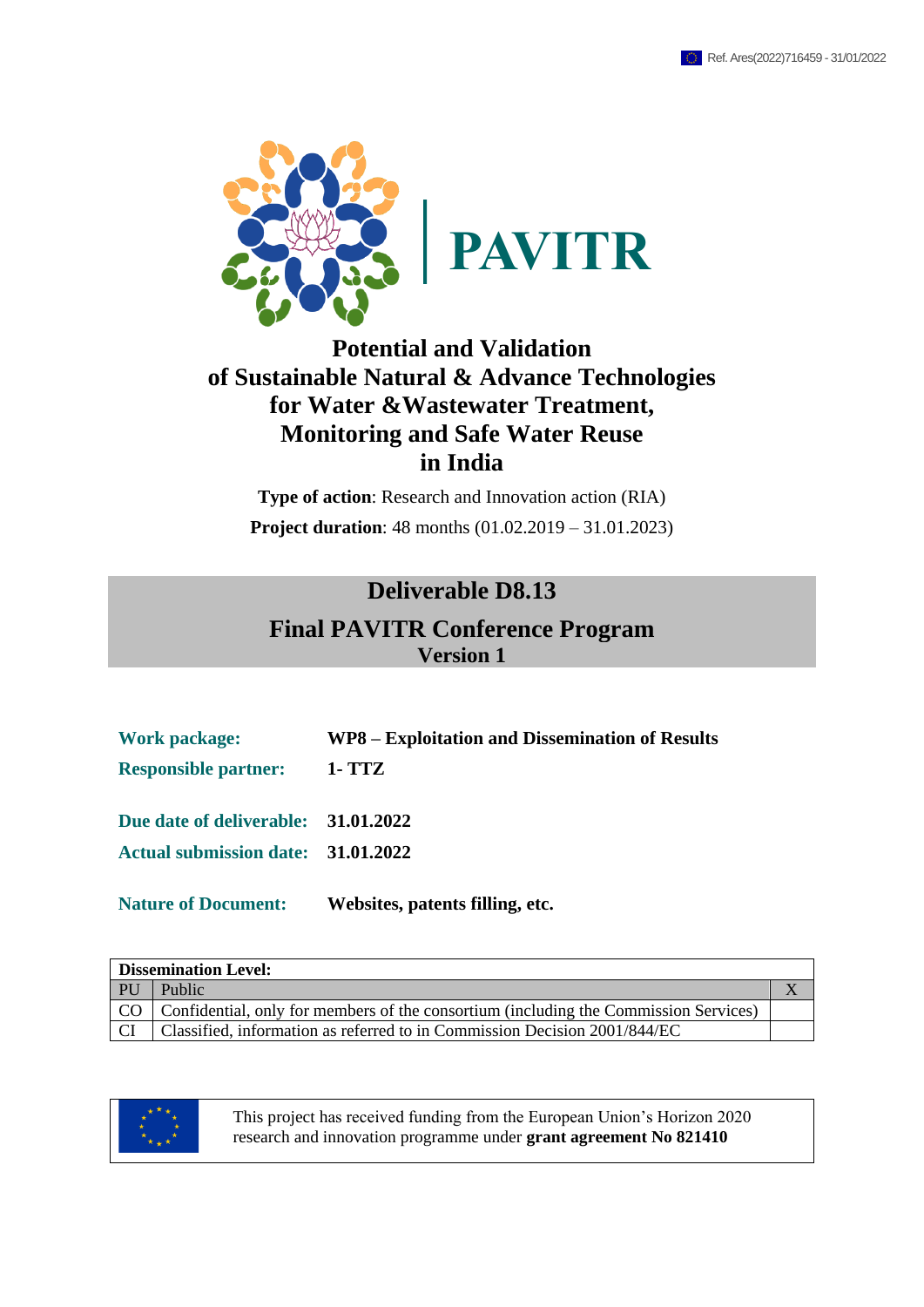

# **Document change history**

| <b>Version</b> | <b>Date</b> | Author     | <b>Description</b>                  |  |
|----------------|-------------|------------|-------------------------------------|--|
| 1.0            | 07.01.2022  | TTZ        | 1 <sup>st</sup> Preliminary version |  |
| $1.1\,$        | 31.01.2022  | <b>TTZ</b> | Final version                       |  |
|                |             |            |                                     |  |
|                |             |            |                                     |  |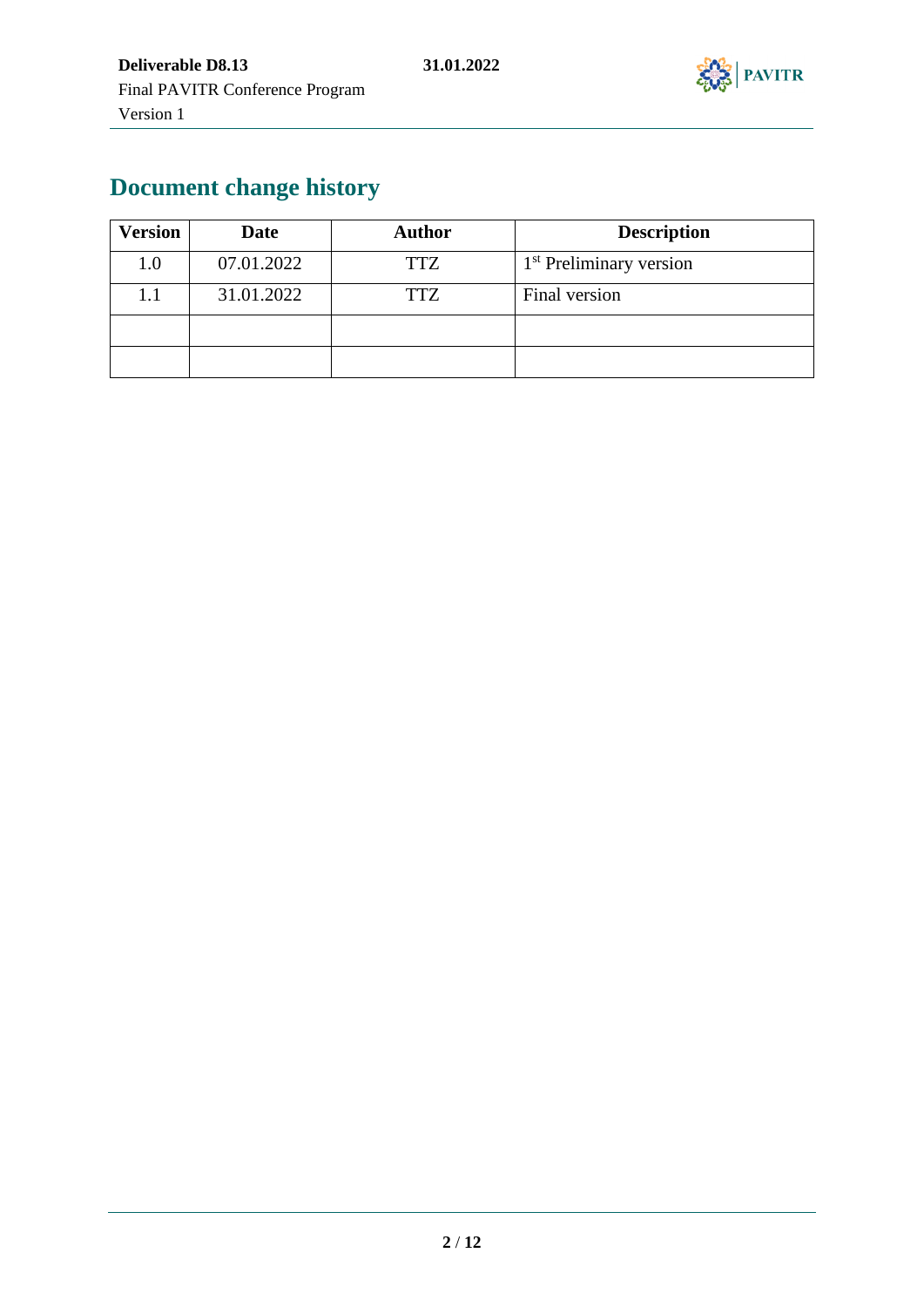

### **List of abbreviations**

AIMEN – Asociación de Investigación Metalúrgica del Noroeste AMU – Aligarh Muslim University AU – Aarhus Universitet AUTARCON – Autarcon gmbh BIOAZUL – Bioazul S.L. BOKU – Universitaet fuer bodenkultur Wien DST – Department of Science and Technology EASME – Executive Agency for Small and Medium-sized Enterprises EC – European Commission ESF – Ecosan Services Foundation EU – European Union GoI – Government of India IRIDRA – Iridra srl IIT(ISM)Dhanbad – Indian School of Mines IITKGP – Indian Institute of Technology Kharagpur KRETA – Kretschmer Tauscher landeschaftsarchitekten partnerschaft mbb NEERI – National Environmental Engineering Research Institute PESSL – Pessl instruments gmbh SEECON – Seecon international gmbh SIU – Symbiosis International University TTZ – Verein zur forderung des technologietransfers an der hochschule Bremerhaven ev UFZ – Helmholtz zentrum fuer umwelforschung gmbh

UPC – Universitat Politecnica de Catalunya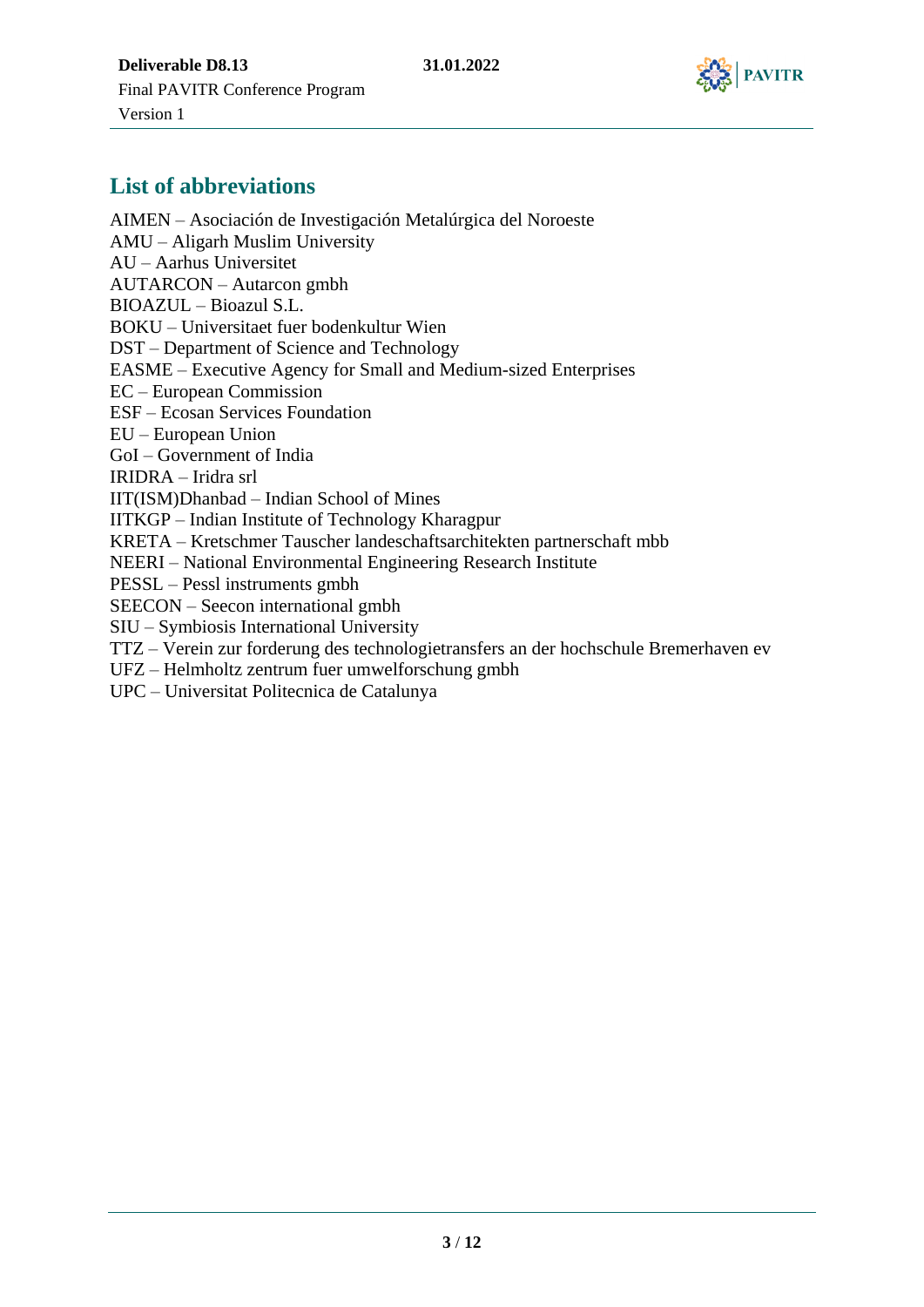

# **Table of content**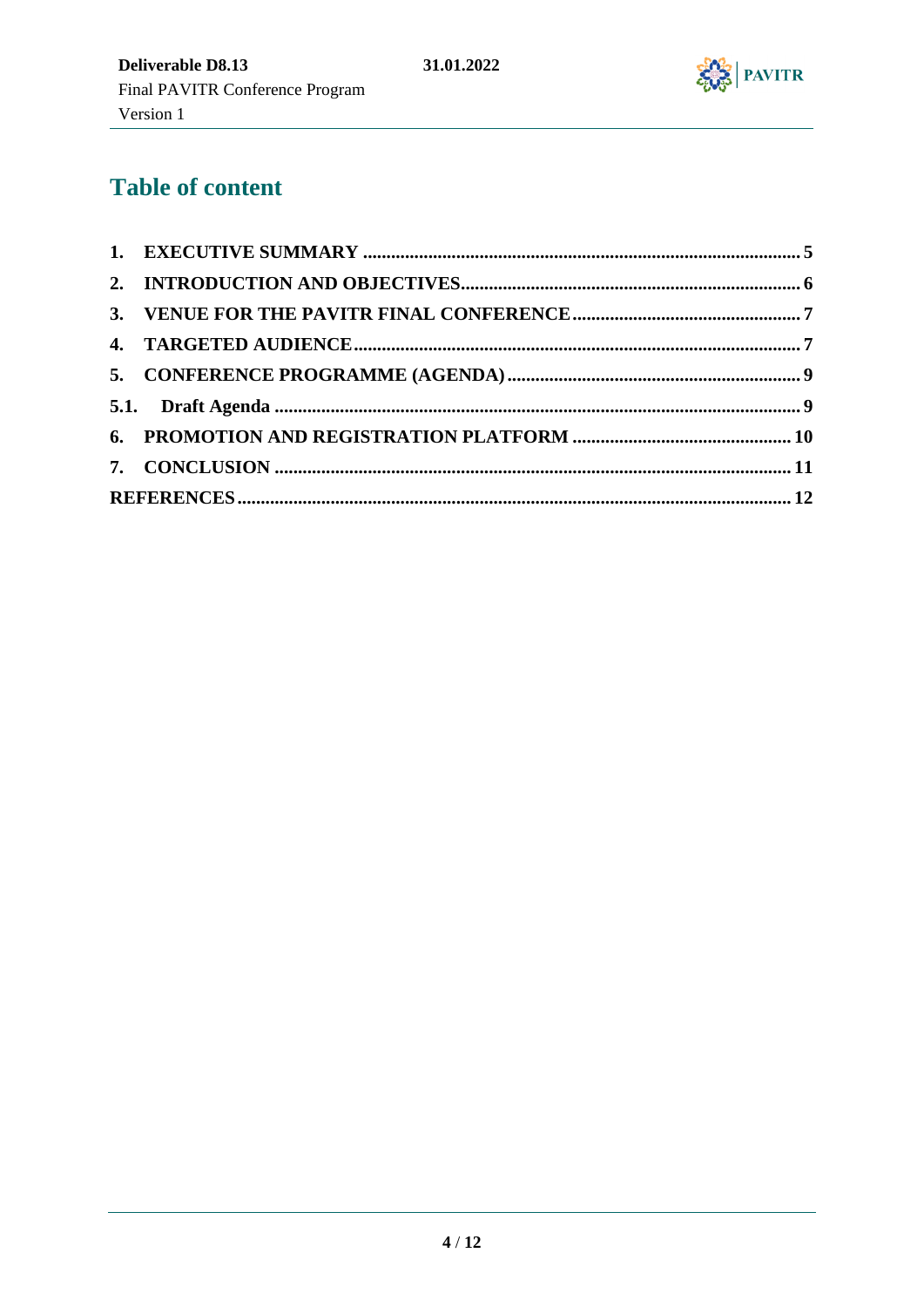

## <span id="page-4-0"></span>**1. Executive Summary**

The present document reports on the planning of the final PAVITR conference. It was initially planned for November 2022. However, due to the COVID-19 situation, our strategy is to postpone it to combine it to the  $13<sup>th</sup> IWA$  International Conference on Water Reclamation and Reuse in Chennai, India from 15<sup>th</sup> to 19<sup>th</sup> January 2023. The results, experiences, and lessons learnt will be presented to a brought audience on this occasion. The present document describes the strategy for our final conference. A second version of Deliverable d8.13 will include a detailed conference program upon confirmation of the date and location (tentative delivery of D8.13-version 2 in October 2022).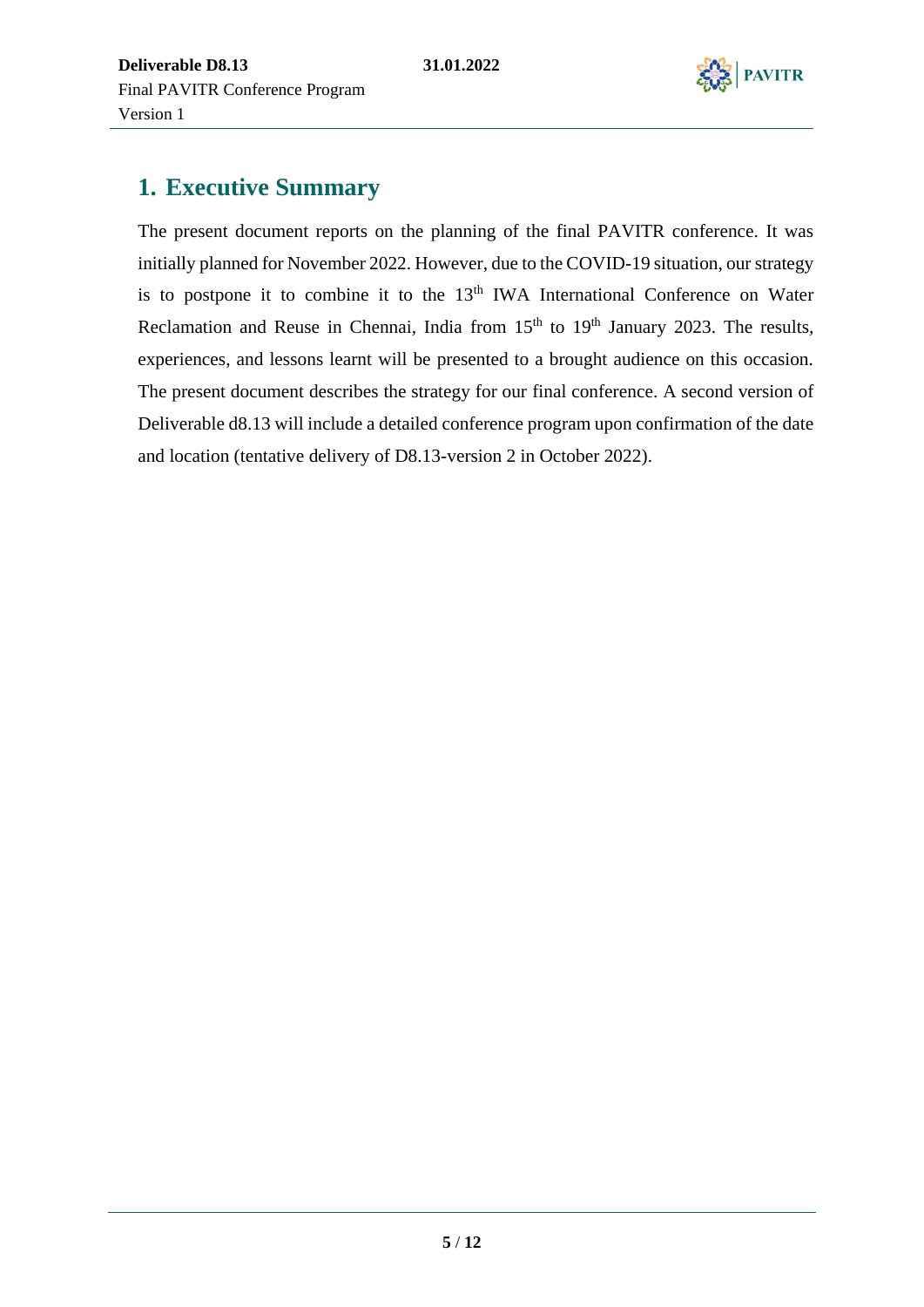

## <span id="page-5-0"></span>**2. Introduction and objectives**

The present document reports on the planning of the final PAVITR conference. It was initially planned for November 2022. However, due to the COVID-19 pandemic, our strategy is to postpone it to combine it to the **13th IWA International Conference on Water Reclamation** and Reuse in Chennai, India (15-19.01.2023). The present document describes the strategy for our conference, and the second version will include the detailed program of the conference. The results, experiences, and lessons learnt shall be presented to a brought audience on this occasion.

The scientific coordinator of PAVITR Günter Langergraber, is in contact with Josef Lahnsteiner, chair of the IWA SG Water Reuse, which is organising the conference. They discussed how the final PAVITR conference could be included in the IWA Water Reuse Conference. The most likely version would be getting one of the parallel streams on one of the conference days. Josef Lahnsteiner sees the advantages for the Water Reuse conference to connect with the PAVITR conference and will reach out to the IWA SG Water Reuse and the local organisers of the Chennai conference. Further details will be discussed when the IWA SG and local organisers give their general okay. Our strategy (see figure 1) is under development.



*Figure 1 PAVITR Conference Strategy*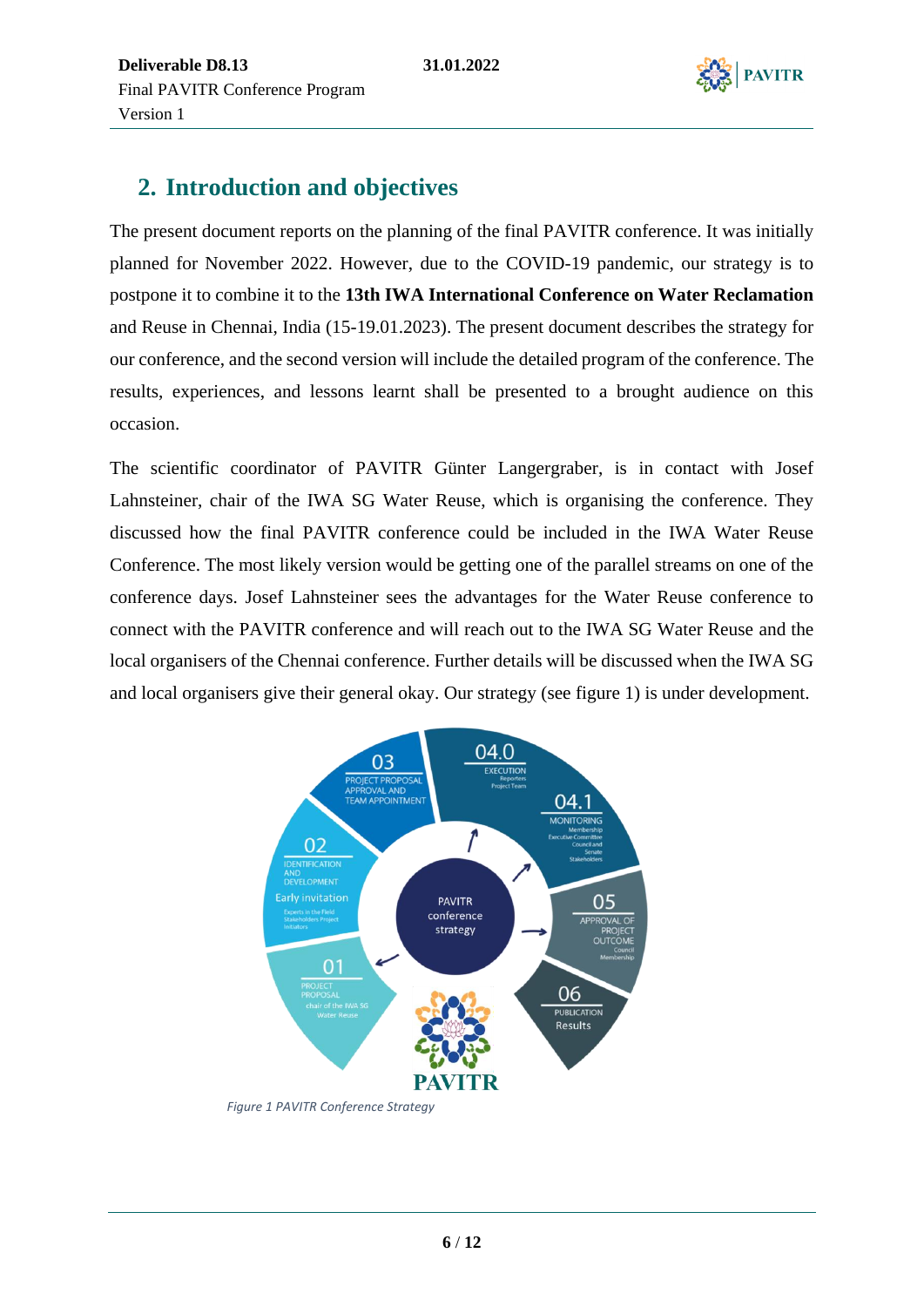

#### <span id="page-6-0"></span>**3. Venue for the PAVITR Final conference**

The conference is planned to be combined with the *13th IWA International Conference on Water Reclamation and Reuse* in Chennai, India. This is scheduled for the 15th to 19th January 2023. The central theme of this conference will be "Water Reuse: Overcoming the Challenges of Growth and Climate Change" and intends to make progress in creating sustainable solutions for the reuse of water. In this context, the experience gained in other countries will contribute to finding sustainable solutions. The conference will comprehensively address the topics related to water reclamation and reuse. The focus will be on water reuse adoption, water reuse implementation and removal of water reuse bottlenecks.

This conference is the perfect platform to present the results of the PAVITR project.

Holding the conference in India makes sure that a lot of the Indian partners can participate. The European partners are invited to attend this conference besides travelling to India, where the prototypes of the projects are installed.

The conference will be held on a hybrid model. The presentations and stage programme will be broadcast online so more people can attend the conference. The broadcast will take place with an online conference tool, e.g. Zoom. Given the development of the pandemic COVID-19, the event might be rescheduled.

### <span id="page-6-1"></span>**4. Targeted audience**

Besides experts from all over the world, the conference will intend to bring together the relevant stakeholders involved in the scale-up of the technologies tested and adapted in India (such as universities, research centers, local and national authorities, policy makers at international and national level, donors, service suppliers, end-users, etc.). The local partners will identify the regional key stakeholders.

Possible conference attendees could be involved in sister projects e.g., LOTUS, PANIWATER, INDIA-H2O, PAVITRGANGA, SARASWATI 2.0, and SPRING or in additional research and development projects funded by the Department of Science and Technology (DST) and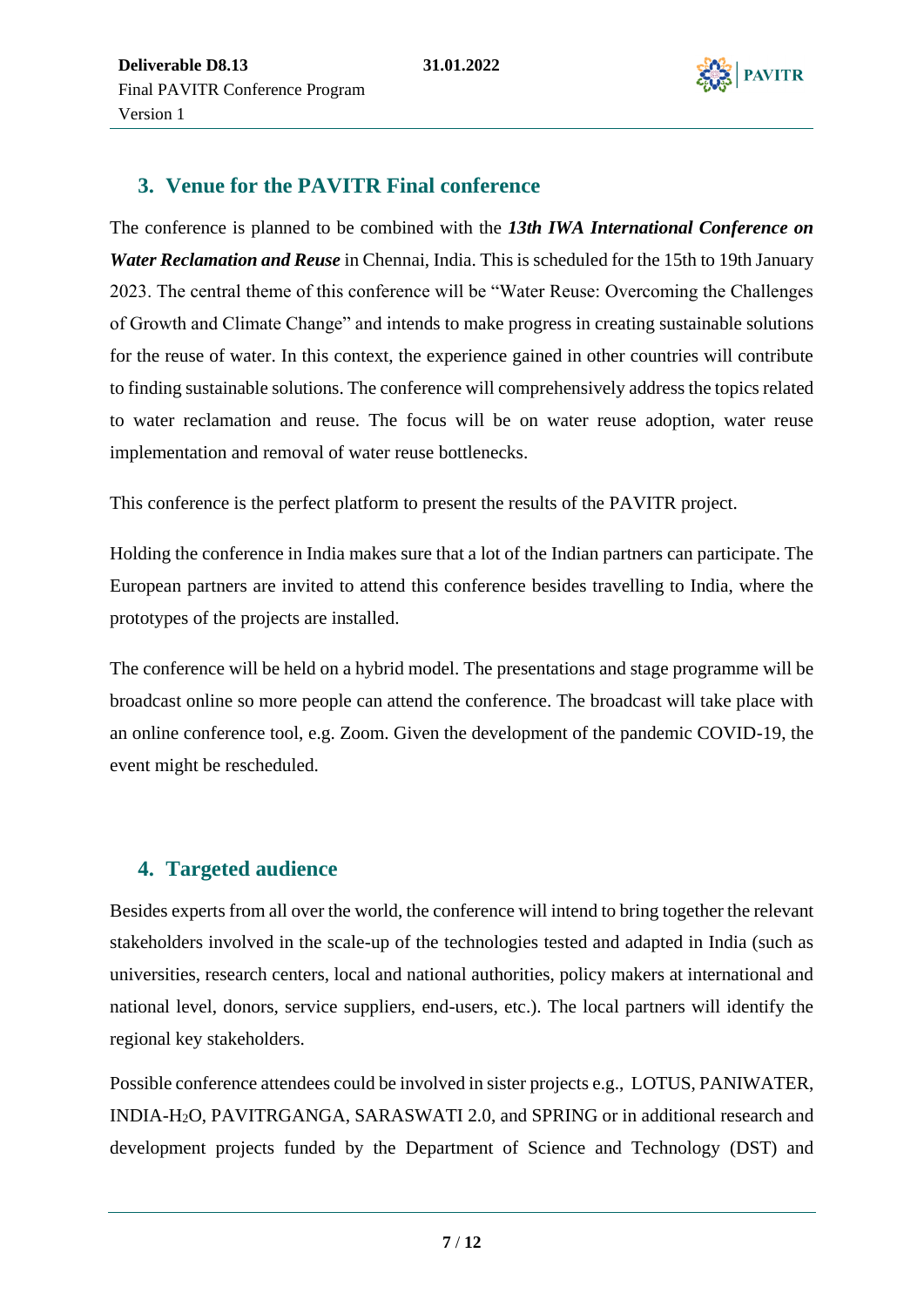

European Commission (EC). But also, from following organisations that already engaged in various PAVITR activities:

| Organization                                            | <b>Country</b> | Project                |
|---------------------------------------------------------|----------------|------------------------|
| Department of Science and Technology (DST),             | India          | N/A                    |
| Government of India                                     |                |                        |
| EASME, European                                         | Belgium        | N/A                    |
| Commission (EC)                                         |                |                        |
| Prasad Andhra University                                | India          | N/A                    |
| <b>Trust-IT Services</b>                                | Italy          | <b>EC</b> Booster      |
| University of Birmingham                                | Spain          | INDIA-H <sub>2</sub> O |
| Pandit Deendayal Petroleum University (PDPU)            | India          | INDIA-H <sub>2</sub> O |
| <b>CSIR-Central Electronics Engineering Research</b>    | India          | INDIA-H <sub>2</sub> O |
| Institute (CSIR-CEERI)                                  |                |                        |
| Robyn MODUS                                             | United         | INDIA-H <sub>2</sub> O |
|                                                         | Kingdom        |                        |
| University of Exeter                                    | United         | <b>LOTUS</b>           |
|                                                         | Kingdom        |                        |
| <b>GAC</b> Group                                        | France         | <b>LOTUS</b>           |
| <b>CSIR-National Environmental Engineering Research</b> | India          | <b>PANIWATER</b>       |
| Institute (CSIRNEERI)                                   |                |                        |
| <b>NUIM</b>                                             | Ireland        | <b>PANIWATER</b>       |
| <b>TARA</b>                                             | India          | <b>PANIWATER</b>       |
| <b>Development Alternatives</b>                         | India          | <b>PANIWATER</b>       |
| <b>Buckinghamshire New University</b>                   | United         | <b>PANIWATER</b>       |
|                                                         | Kingdom        |                        |
| Universidad Rey Juan Carlos                             | Spain          | <b>PANIWATER</b>       |
| <b>RCSI</b>                                             | Ireland        | <b>PANIWATER</b>       |
| Royal College of Surgeons                               | India          | <b>PANIWATER</b>       |
| in Ireland                                              |                |                        |
| <b>INNOVA Srl</b>                                       | Italy          | <b>PANIWATER</b>       |
| The Energy and Resources                                | India          | PAVITRGANGA            |
| Institute (TERI)                                        |                |                        |
| <b>VITO</b>                                             | Belgium        | PAVITRGANGA            |
| <b>IHE Delft Institute for Water Education</b>          | Netherlands    | PAVITRGANGA            |
| University of Natural                                   | Austria        | SARASWATI              |
| <b>Resources and Life Sciences</b>                      |                | 2.0                    |
| (BOKU)                                                  |                |                        |
| The Arctic University of                                | Norway         | <b>SPRING</b>          |
| Norway (UiT)                                            |                |                        |
| Indian Institute of                                     | India          | <b>SPRING</b>          |
| Technology Guwahati                                     |                |                        |
| <b>SRKREC</b>                                           | India          | <b>SPRING</b>          |
| <b>Elixiir Ecobiotek Private</b>                        | India          | <b>SPRING</b>          |
| Limited                                                 |                |                        |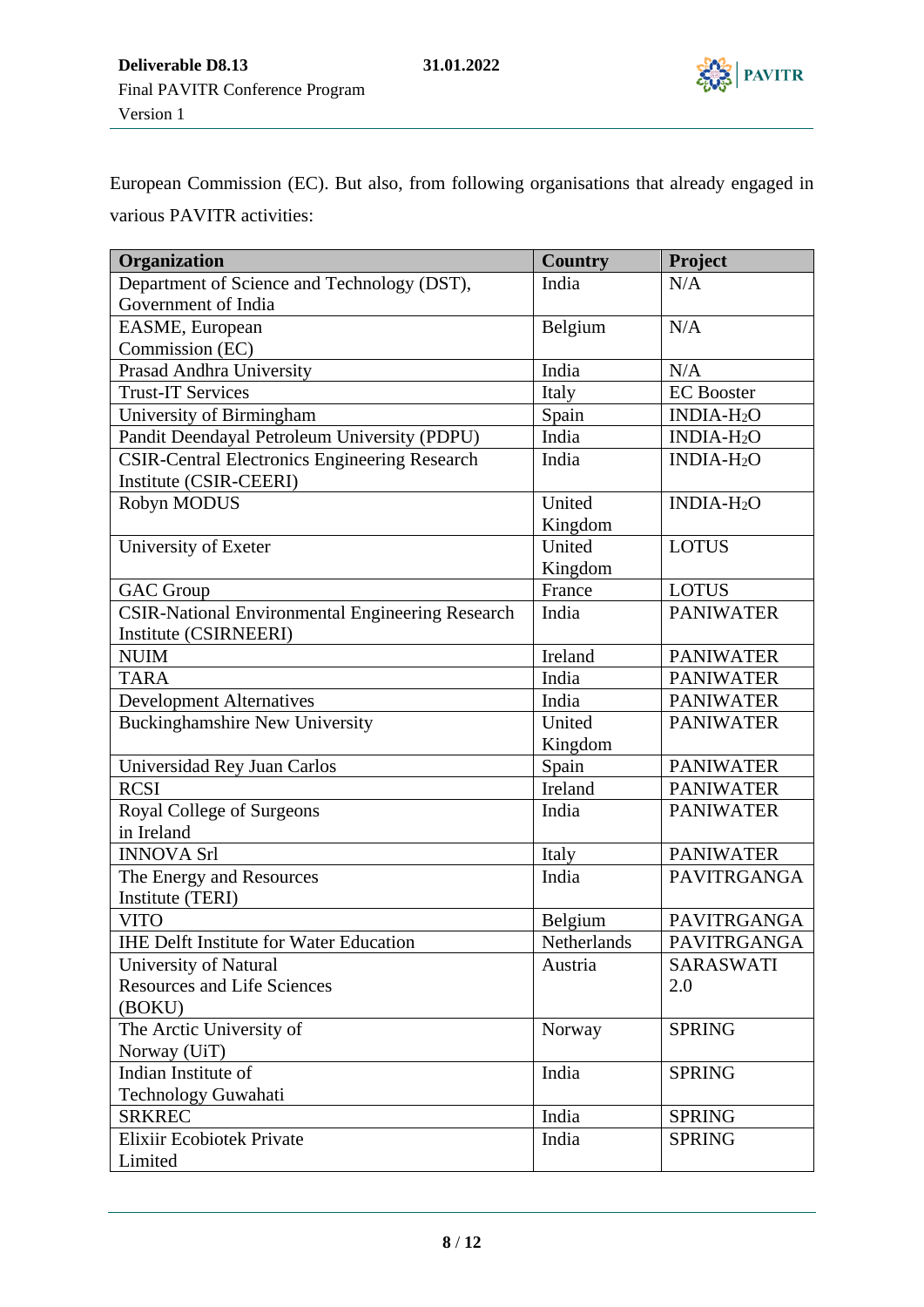

**Deliverable D8.13 31.01.2022** Final PAVITR Conference Program Version 1

| <b>TTZ</b> Bremerhaven                                  | Germany | <b>PAVITR</b> |
|---------------------------------------------------------|---------|---------------|
| <b>Aligarh Muslim University</b>                        | India   | <b>PAVITR</b> |
| (AMU)                                                   |         |               |
| <b>BIOAZUL S.L.</b>                                     | Spain   | <b>PAVITR</b> |
| <b>CSIR-National Environmental Engineering Research</b> | India   | <b>PAVITR</b> |
| Institute (CSIRNEERI)                                   |         |               |
| <b>Aarhus University</b>                                | Denmark | <b>PAVITR</b> |
| <b>Ecosan Services Foundation</b>                       | India   | <b>PAVITR</b> |
| University of Natural Resources and Life Sciences       | Austria | <b>PAVITR</b> |
| (BOKU)                                                  |         |               |
| <b>AIMEN Technology Centre</b>                          | Spain   | <b>PAVITR</b> |
| National Mission for Clean Ganga (NMCG)                 | India   | <b>PAVITR</b> |
| Symbiosis Institute of Technology                       | India   | <b>PAVITR</b> |
| IIT(ISM)Dhanbad                                         | India   | <b>PAVITR</b> |
| Indian Institute of Technology, Kharagpur               | India   | <b>PAVITR</b> |
| <b>IRIDRA Srl</b>                                       | Italy   | <b>PAVITR</b> |
| Kretschmer Tauscher Landschaftsarchitekten              | Germany | <b>PAVITR</b> |
| Partnergesellschaft mbB                                 |         |               |
| Universitat Politècnica de Catalunya                    | Spain   | <b>PAVITR</b> |
| <b>AUTARCON GmbH</b>                                    | Germany | <b>PAVITR</b> |
| Helmholtz Centre for Environmental Research GmbH        | Germany | <b>PAVITR</b> |
| (UFZ) Leipzig                                           |         |               |
| <b>PESSL</b>                                            | Austria | <b>PAVITR</b> |

#### <span id="page-8-0"></span>**5. Conference Programme (Agenda)**

The conference programme will integrate the technical and scientific outputs of the PAVITR project and focus on the outcome of the PAVITR Strategic Research & Innovation and linked research questions as well as on the PAVITR Public-Private Working Group with the aim to enhance natural-based and high-innovative water & wastewater treatment technologies through an interdisciplinary approach.

### <span id="page-8-1"></span>**5.1. Draft Agenda**

#### **Water & Rainwater Research**

- Enhancement of Remote Controllable, Highly Automated, Energetic Autonomous, and Cost-Efficient Drinking Water Treatment System
- Process and Materials Combination Research
- System's Performance & Enhancement
- Storage, Building Reuse & Ground Water Recharge Approach

#### **Wastewater Treatment Research**

• Enhancement of Aerobic Systems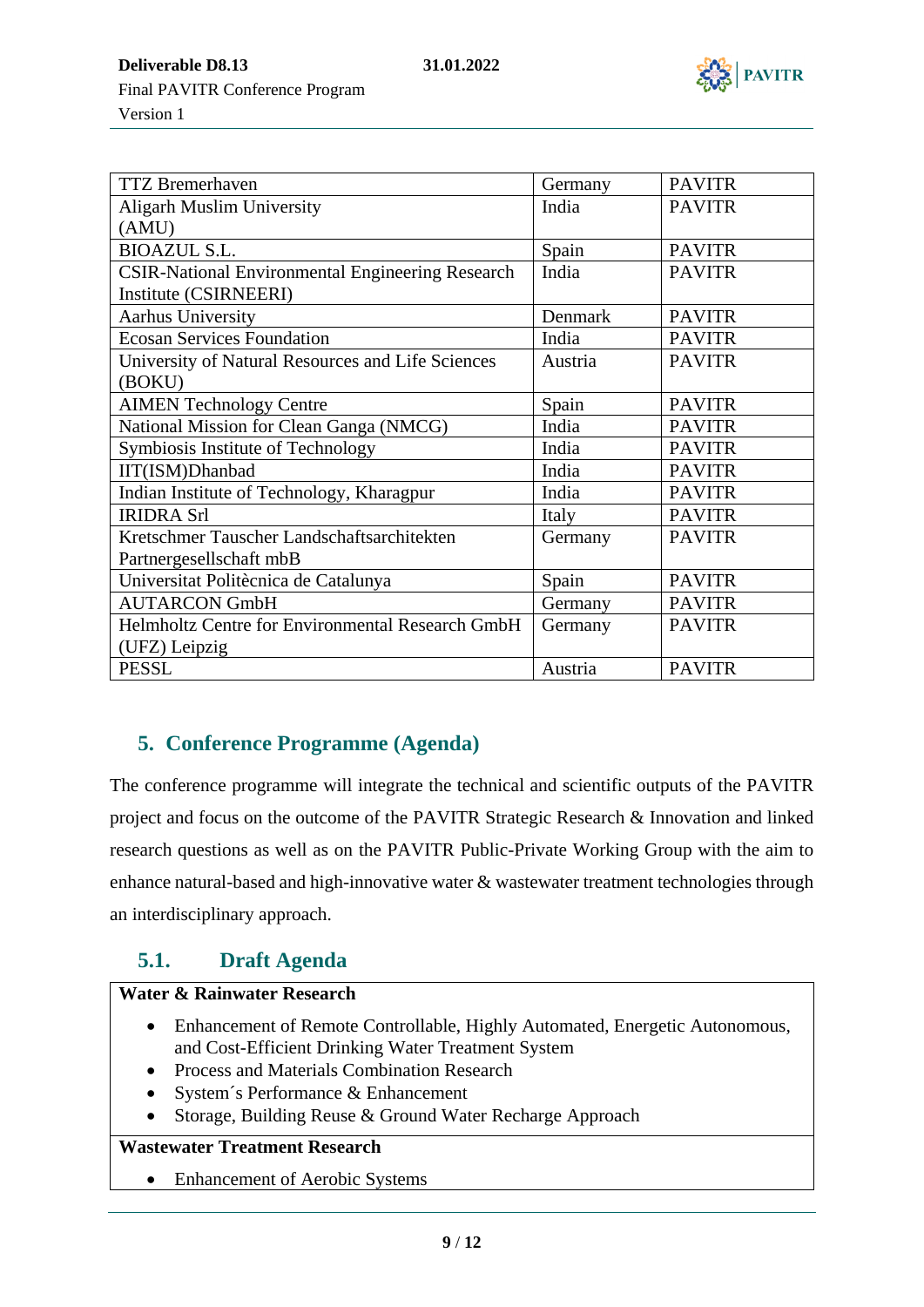

- Enhancement of Anaerobic Systems
- Enhancement of Nature-Based Treatment Systems
- Research for Reliable- Resource Recovery, Reuse and Recycle
- Research Bio Sludge Management Systems
- Enhancement of System for Emerging Pollutants Removal

#### **Strategy and Decision Making Research**

- Adaptation of planning tool to low data availability context
- Evaluation of potential modifications of existing tool to streamline sewer generation and scenario generation
- Review and evaluation of open access data available for ALLOWS

#### **High-resolution Management Research**

- Definition of Automation Levels Suitable for PAVITR Technologies
- Enhancement of ORP-Monitor Sensor
- Enhancement of CW-MFC Monitor Sensor for Semi-continuous Organic Matter Removal Assessment in Constructed Wetlands
- Development of a portable VFA- Sensor for in-situ Volatile Fatty Acids Monitoring in UASB Reactors
- Detection and Quantification of Pathogens based on Visible Measurements
- Enhancement of MonitorSensor forSmartFertigation for Water Reclamation by PAVITR Technologies
- Consumer Data Generation as a base for future Pre- and Postpaid Water Billing
- Borderless-Digital Single Connection in a Multi-Stakeholder Approach

**Business Studies Research**

#### <span id="page-9-0"></span>**6. Promotion and Registration platform**

Information about the Conference will also be available to the general public on the project webpage. All the documentation distributed during the workshops and panels will also be available on the project website.

For the early registration to the conference, the platform JotForm is an option we are evaluating. We obtained good results when we used it for the workshop (see Deliverable 7.14 2nd international workshop). With this tool, attendance can be monitored. Additionally, it makes sure the attendees accept the data protection regulation of personal processing data so that the responsible partner can process these data. Figure 2 shows the form for registration[SC1] . The attendees can choose if they join the conference in India or will participate online. Also, the location they come from will be documented.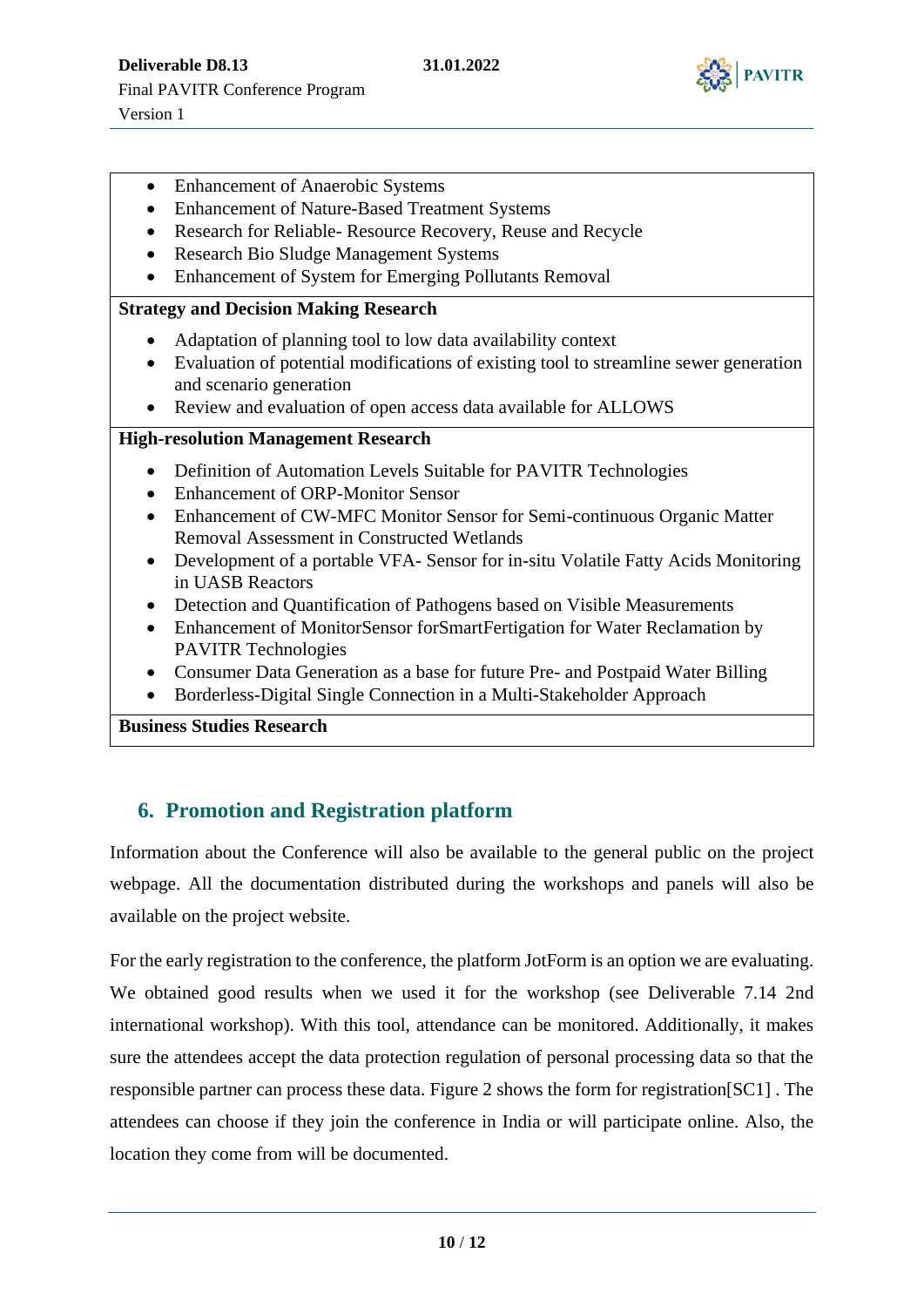



**The link for registration and advertising for the conference can be distributed via the PAVITR website and social media channels.**

| <b>The Address County</b><br>PAVITR INDIA-EU PROJECTS JOINT ONLINE WORKSHOP<br><b>NUBIOAZIA</b>                                                                                                                                                                                                                                   |  |
|-----------------------------------------------------------------------------------------------------------------------------------------------------------------------------------------------------------------------------------------------------------------------------------------------------------------------------------|--|
| Registration Form: PAVITR Joint-Workshop India-EU Projects<br>Departer 199, 2020 (6:00 h - 53:00 h CET, 13:30 h - 17:30 h (67)                                                                                                                                                                                                    |  |
| FirstName 1                                                                                                                                                                                                                                                                                                                       |  |
| Lost Name 1                                                                                                                                                                                                                                                                                                                       |  |
| Brigil Address -                                                                                                                                                                                                                                                                                                                  |  |
| Organization 1                                                                                                                                                                                                                                                                                                                    |  |
| country."<br><b>W</b> spon                                                                                                                                                                                                                                                                                                        |  |
| ** Cheeseway Like you compared form                                                                                                                                                                                                                                                                                               |  |
| $\check{\phantom{a}}$                                                                                                                                                                                                                                                                                                             |  |
| DOWNLOAD THE AGENDA                                                                                                                                                                                                                                                                                                               |  |
| Consent for the Personal Date Treatment                                                                                                                                                                                                                                                                                           |  |
| Dwar salestant in accordance with the GDPR and Organic Law 3/2018 on Data Protection, we<br>provide the aetable information on the processing of personal data. 1<br>TT I have READ and ACCEPT the Privacy Policy. <sup>46</sup>                                                                                                  |  |
| in order to receive information, communications and make use of images sho videos in<br>which you appear during the event, please, give your express consent for the following<br>coses:                                                                                                                                          |  |
| [7] LACCEPT THE BIGGEL S.L. (administrative coditional) of FRATITIC Lends are referribble<br>communications through e-mail. Std.II, with the aim of lessping me informed at the development.<br>of related activities.<br>[3 LACCERT AND EXPRESSIVE REQUEST the receipt of new settles by strictical in earth from<br>Board, S.L. |  |
|                                                                                                                                                                                                                                                                                                                                   |  |
| Click the box to continue ."                                                                                                                                                                                                                                                                                                      |  |
| Mo sier unvroted:                                                                                                                                                                                                                                                                                                                 |  |
| the call<br>diam und                                                                                                                                                                                                                                                                                                              |  |
|                                                                                                                                                                                                                                                                                                                                   |  |

Figure 1: Registration form for the workshop

**Registration link** https://form.jotform.com/203352766420350

*Figure 2 JotForm to start the invitation to our PAVITR conference*

#### <span id="page-10-0"></span>**7. Conclusion**

This deliverable contains the preliminary planning for the conference. The final planning will take place in the further course of 2022. With the *13th IWA International Conference on Water*